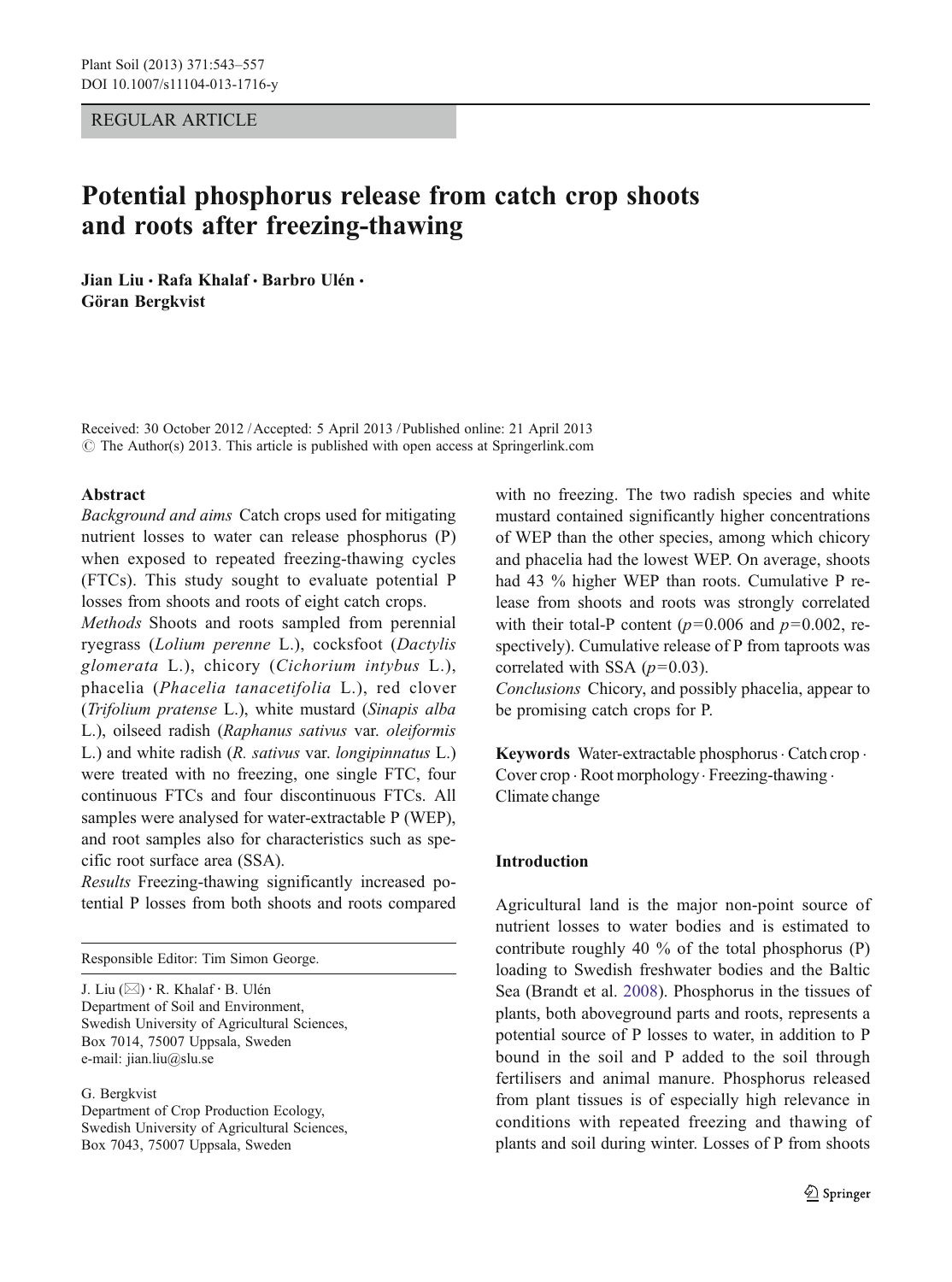after frost damage have been reported, for instance, for native prairie vegetation (White [1973](#page-14-0)), grassland (Uhlen [1989\)](#page-14-0), alfalfa and grasses (Timmons et al. [1970](#page-14-0); Roberson et al. [2007\)](#page-14-0), vegetated buffer zones/strips consisting of grasses and other plant species (Räty et al. [2010](#page-14-0)), and different species of catch/cover crops (Miller et al. [1994](#page-14-0); Bechmann et al. [2005](#page-14-0); Sturite et al. [2007](#page-14-0)). However, most of these studies examined only aboveground parts of the plants and few studies have included plant roots damaged by frost (De Baets et al. [2011](#page-14-0); Kreyling et al. [2012](#page-14-0)).

Catch crops are grown in the period between two main crops with the purpose of reducing losses of nutrients, mainly nitrogen (N), from the system. They may be either under-sown in the previous main crop or sown after the main crop is harvested and are generally incorporated into the soil before sowing of the subsequent crop. Such crops are also widely referred to as cover crops when they are grown to protect the soil from erosion (Morgan [2005;](#page-14-0) Bechmann et al. [2005\)](#page-14-0). Growing catch crops has become common in Sweden and other Scandinavian countries, where government subsidies to promote the practice have been introduced in recent decades (Ulén [1997](#page-14-0); Ulén et al. [2007\)](#page-14-0). In some parts of southern Sweden in 2011, catch crops were used on two-thirds of arable land harvested before September and not sown with a winter annual crop (Swedish Board of Agriculture [2012](#page-14-0)). Perennial ryegrass (Lolium perenne L.) under-sown in cereal crops in the spring is a frequently used catch crop to reduce N leaching from Swedish agricultural fields during autumn, winter and early spring in years without autumn-sown main crops (Aronsson and Torstensson [1998](#page-14-0)). There is also great interest in cultivating catch crops with better residual effects for the following main crop. Such catch crops, which generally belong to the family Brassicaceae, e.g. radish (Raphanus sativus L.) and white mustard (Sinapis alba L.), are commonly grown on farms that do not grow related main crops, i.e. oilseed rape (Swedish Board of Agriculture [2012\)](#page-14-0). The Brassica catch crops are generally broadcast a few weeks before harvest of an annual main crop or sown immediately after harvest. Eichler-Löbermann et al. [\(2008\)](#page-14-0) reported that catch crops can take up 3–6 kg P  $ha^{-1}$  in their above-ground parts. Liu et al. (unpublished observations) observed that under very good field growing conditions, the catch crops took up 6–15 kg P  $ha^{-1}$  in the whole plant, with  $15-70\%$  of the P in the roots in dependence on species. A number of studies have

demonstrated that catch crops can reduce potential P losses in surface runoff by preventing soil erosion (e.g. De Baets et al. [2011](#page-14-0)), but little is reported on their efficiency in reducing P losses by leaching. Besides the common requirements that the selected catch crops should be easy established, grow fast and take up much N after the main crop is harvested, the catch crops should also have the smallest possible release of P after frost damage. Water transport can be very fast through soils and therefore P leached from catch crop tissues should be minimized.

In winter-time, plant cells may burst due to ice crystal formation and frost damage, which leads to a reduced water potential that draws water from adjacent cells (Jones [1992\)](#page-14-0). The damage caused to cells or cell death due to freezing can lead to the release of inter/intra-cellular P from catch crops. The extent of damage and release of P from plant materials may increase with increasing number of freezing-thawing cycles (FTCs). For example, Bechmann et al. [\(2005](#page-14-0)) reported that water-extractable P (WEP) from shoot biomass of annual ryegrass (Lolium multiflorum L.) increased more than two-fold after eight FTCs compared with a single FTC. In addition, Stier et al. [\(2003](#page-14-0)) observed that freezing of turf grasses started with the roots and then progressed to the shoots when the whole plants were exposed to a controlled temperature that was reduced from 0 °C to −28 °C. Therefore the P release pattern may differ between shoots and roots.

There are many deviating opinions on future climate and the rate of increasing air temperature. Furthermore, future climate scenarios are mainly predicted for large-scale areas and not for regional or local scales. However, Henry ([2008\)](#page-14-0) and Mellander et al. [\(2007](#page-14-0)) have predicted an increasing number and intensity of soil FTCs in Canada and Scandinavia during the next 50 to 100 years. This may especially be the case in regions that currently experience long periods with temperatures below zero, because more fluctuation around  $0^{\circ}$ C can be expected in such areas (Rummukainen [2012](#page-14-0)). In addition, these cycles may be followed by more or less immediate snowmelt or rain, which may act as an extraction agent on plant and soil materials. On the other hand, decreasing numbers and intensities of FTCs are predicted to occur in Central Europe, together with a warmer climate (Kreyling and Henry [2011\)](#page-14-0).

The main objective of the present study was to evaluate potential P release from plant materials of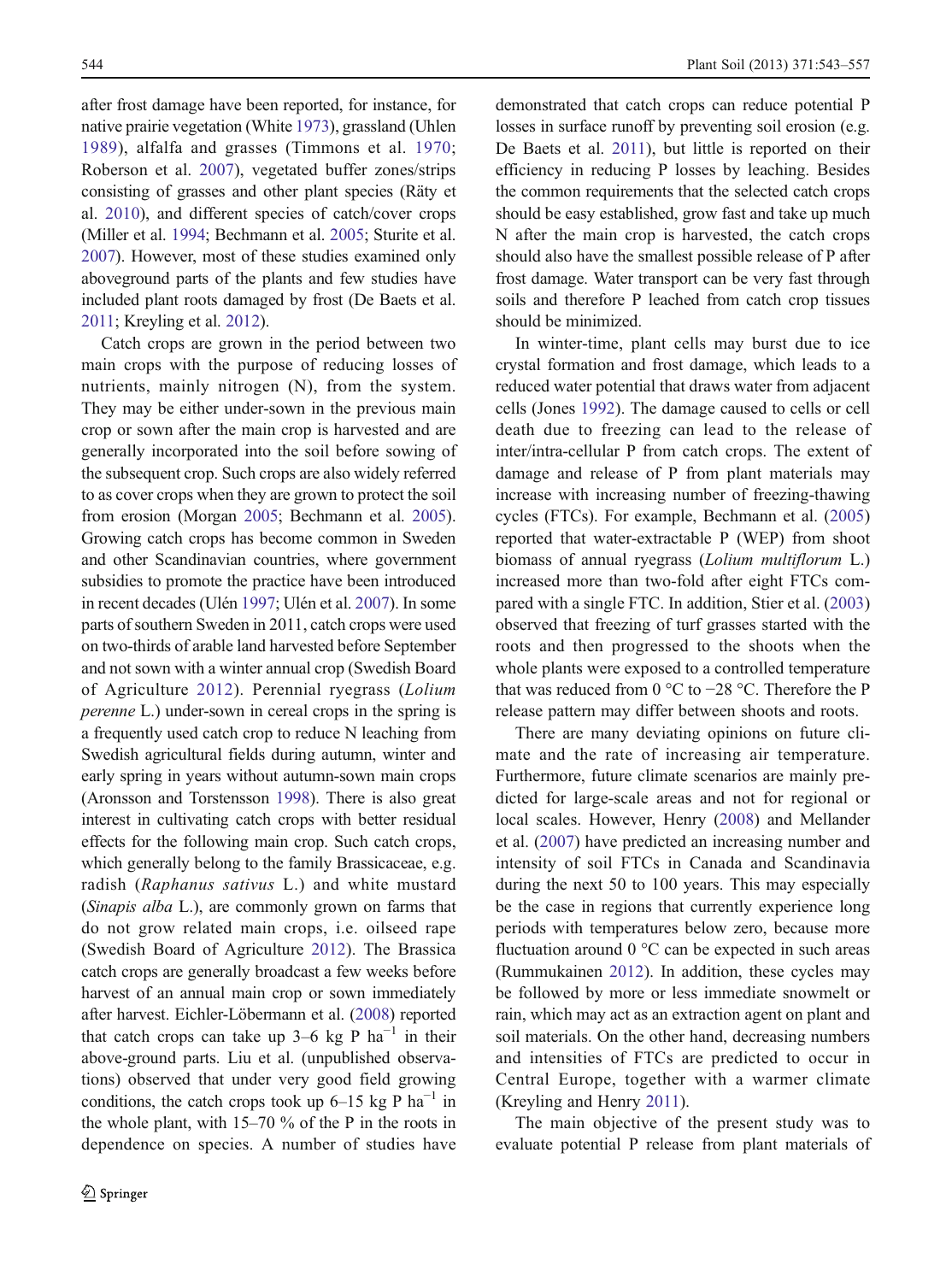some species that are used, or can potentially be used, as catch crops, after freezing and thawing of both aboveground plant parts (in this paper referred to as shoots) and roots. Four different combinations of freezing-thawing were chosen to represent extreme components of a winter climate. In addition, the relationship between P release from the roots and root morphological properties was evaluated. The specific hypotheses tested were that: (1) Concentrations of P in plant materials and WEP differ between potential catch crop species; (2) more P can be extracted from the biomass after repeated FTCs than after a single FTC; (3) concentrations of WEP are higher in shoots than in roots; (4) and concentrations of WEP in roots are higher in species with large specific root length (SRL, m  $g^{-1}$ ), specific root surface area (SSA, dm<sup>2</sup>  $g^{-1}$ ) and specific root volume (SRV, cm<sup>3</sup>  $g^{-1}$ ) than in species with small SRL, SSA and SRV.

# Materials and methods

# Experimental catch crops

The eight plant species used were the perennial crops perennial ryegrass (Lolium perenne L. var. Helmer), cocksfoot (Dactylis glomerata L. var. Luxor), chicory (Cichorium intybus L. var. Puna) and red clover (Trifolium pratense L. var. Vivi), and the annual crops phacelia (Phacelia tanacetifolia L.), white mustard (Sinapis alba L. var. Achilles), oilseed radish (Raphanus sativus var. oleiformis 'Adios') and white radish (R. sativus var. longipinnatus 'Structurator'). The two forage grasses, perennial ryegrass and cocksfoot, have fibrous roots. Chicory has a stout taproot with a high dry matter content and can survive exposure to low temperatures (down to  $-7$  °C) for several weeks (Neefs et al. [2000](#page-14-0)). The forage legume red clover has a deep taproot. Phacelia is an annual herbaceous plant with extensive, fine roots (Stivers-Young [1998\)](#page-14-0), and is reported to have high N scavenging ability due to its fast growth and high dry matter production (Gilbert [2003](#page-14-0)). White mustard, oilseed radish and white radish belong to the Brassicaceae and have a taproot. They also share many common characteristics such as their sensitivity to frost and their fast decomposition. The roots of white radish have better ability to penetrate through dense soil than those of oilseed radish (Chen and Weil [2010\)](#page-14-0).

### Greenhouse cultivation

Each of the eight catch crops was sown in triplicate plastic cultivation boxes (36 cm $\times$ 26 cm $\times$ 22 cm) that were filled with 17 L pure dry sand (Sibelco Nordic AB, Mölndal, Sweden) to a depth of 18 cm, in a greenhouse on 16 February 2011. The sand had 90 % of particles with diameter between 0.25 and 1 mm and a mineral composition of 99 %  $SiO<sub>2</sub>$ , and was saturated with 6 L tap water. The crops were sown at a rate of 48 seeds per box (= seed rate of 8 kg ha<sup>-1</sup> for the perennial species and 20 kg ha<sup> $-1$ </sup> for the annual species). In order to distribute the seeds as evenly as possible, each seed was applied to one of 48 equal small rectangles drawn on the soil surface. The seeds were top-dressed with 1.5 cm dry soil after sowing. The 24 boxes were distributed on a bench in the greenhouse according to a completely randomised design and the soil surface was covered with plastic until the seeds germinated, in order to prevent high evaporative losses.

In addition to natural light, artificial light (Philips MGR 102–400, HPI-T 400 W) was supplied for 18 h during daytime. The temperature was adjusted according to needs at different stages of the experiment;  $+15$  °C for the first 5 days after sowing to achieve suitable germination condition for all species, followed by an increase to an average of  $+21$  °C to accelerate growth and development of the catch crops, until harvest of white radish and white mustard. Thereafter, the temperature was lowered to  $+9$  °C until the end of the experiment in order to reduce the rate of development and growth of the later harvested catch crops, because all catch crops could not be handled at the same time.

A total of 11 g N and 2.1 g P  $m^{-2}$  and sufficient amounts of other necessary elements in a complete nutrient solution were applied in a split dose (one-third before sowing and two-thirds at 4 weeks after sowing). The solution was mixed in 1 L water and evenly sprayed onto the soil. The catch crops were irrigated with tap water when needed during the whole growing period.

## Harvest of the catch crops

In order to carry out measurements on fresh plant materials immediately after harvest and then start the subsequent P release experiment, only two catch crop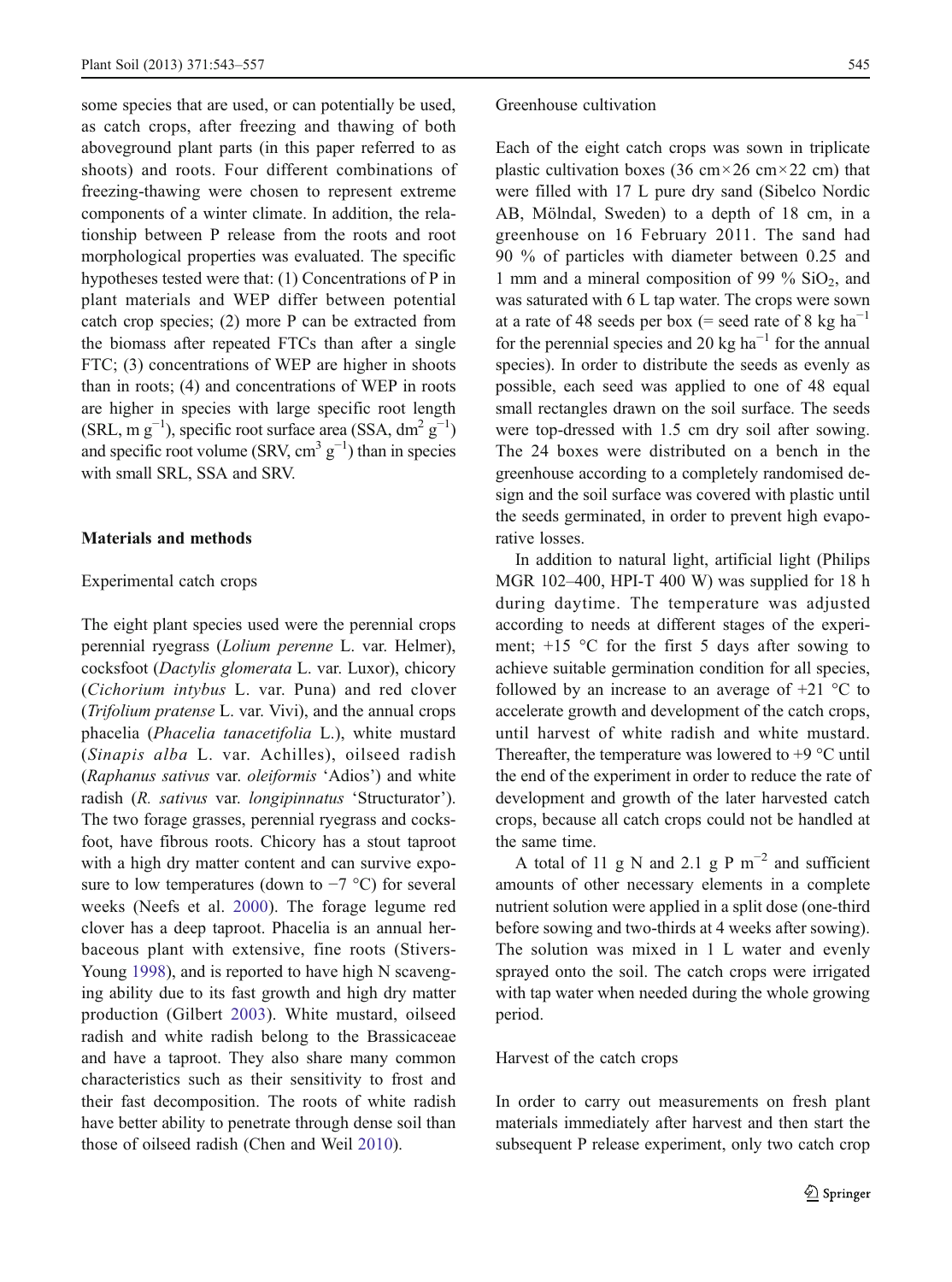species were harvested simultaneously, in an order determined by their development stage and size (Table 1). All catch crops were harvested within 1 month. White radish and white mustard were harvested 3 days after start of flowering, phacelia and oilseed radish at start of flowering, red clover and chicory during leaf formation, and ryegrass and cocksfoot during tillering, i.e. after 62 days of growth (Table 1). At harvest, the plant shoots were cut off at the soil surface with a pair of scissors and plant height and fresh weight in each box were recorded. Roots were collected in a 2-mm mesh by washing away the sand carefully with tap water. The collected roots were air-dried for 2 h at room temperature (20 $\pm$ 2 °C), and weighed. A 20–50 g sample of fresh shoots and a similar sample of fresh roots were taken from each box for analysis of total-P concentration in the plant materials. Thereafter, all remaining plant materials of each crop (shoots and roots separately) from the three boxes were pooled into one sample in order to eliminate variation between replicates generated in the greenhouse. The pooled samples were subsampled for the subsequent P release experiment and for measurements of general root features. Red clover had a low germination rate and poor biomass and was therefore excluded from the P release experiment.

Phosphorus release experiment with four extreme components of winter climate

Twelve fresh subsamples (2 g fresh weight per sample) were taken randomly from each pooled species sample

Table 1 Catch crop, crop type, percentage germination, number of growing days and mean height of shoots above the soil surface at harvest

| Catch crop            | Crop<br>type | Germination, % Growing | days | Height.<br>cm |
|-----------------------|--------------|------------------------|------|---------------|
| White radish          | Annual       | 66                     | 34   | 28            |
| White<br>mustard      | Annual       | 92                     | 34   | 40            |
| Oilseed radish Annual |              | 89                     | 47   | 30            |
| Phacelia              | Annual       | 74                     | 47   | 50            |
| Red clover            | Perennial 50 |                        | 54   | 18            |
| Chicory               | Perennial 78 |                        | 54   | 30            |
| Perennial<br>ryegrass | Perennial 85 |                        | 62   | 35            |
| Cocksfoot             | Perennial 77 |                        | 62   | 35            |

and exposed to four treatments (3 replicates per treatment) comprising different combinations of freezing and thawing, followed by P release with water extraction. Since leaves were the dominant constituent of the shoots for all species, only new growing leaves were included in the shoot samples, to eliminate differences between species caused by differences in the proportion of leaves in the samples. The root samples included as much as possible of the complete root; branches and abundant fine roots. Before the freezing-thawing treatments, the P in all subsamples were extracted with 100 mL distilled water and end-to-end shaking at a rate of 16 rpm for 1 h at room temperature (20 $\pm$ 2 °C) to determine initial P release from intact plant material (E0). The water extract samples were filtered through 00H filter paper (Munktell Filter AB, Falun, Sweden) and stored in glass bottles at 4 °C before analysis of P.

Three combinations of freezing-thawing treatments were used to simulate some extreme conditions in the Nordic winter climate, plus one treatment without freezing (Table [2](#page-4-0)). The number of consecutive freezingthawing events in each combination was limited to a maximum of four, based on the results from a pre-test with white radish and white mustard showing that only minor amounts of additional P were released when freezing-thawing treatments were repeated more than four times.

- Treatment sFTC (one single cycle with longlasting freezing and thawing): Samples were continuously frozen at  $-18$  °C for 62 h and thawed at +18 °C for 10 h, followed by four consecutive water extractions after every 5 h.
- Treatment NF (no freezing): Samples were kept at  $+4$  °C for 20 h, followed by a single water extraction. This procedure was repeated four times.
- Treatment cFTC (continuous freezing-thawing cycles): Samples were frozen at −18 °C for 10 h and thawed at +18 °C for 10 h. The freezingthawing cycle was repeated four times before water extractions were carried out in the same way as for treatment 1.
- Treatment dFTC (discontinuous freezing-thawing cycles): Samples were frozen at −18 °C for 10 h and thawed at  $+18$  °C for 10 h, followed by a single water extraction. This procedure was repeated four times.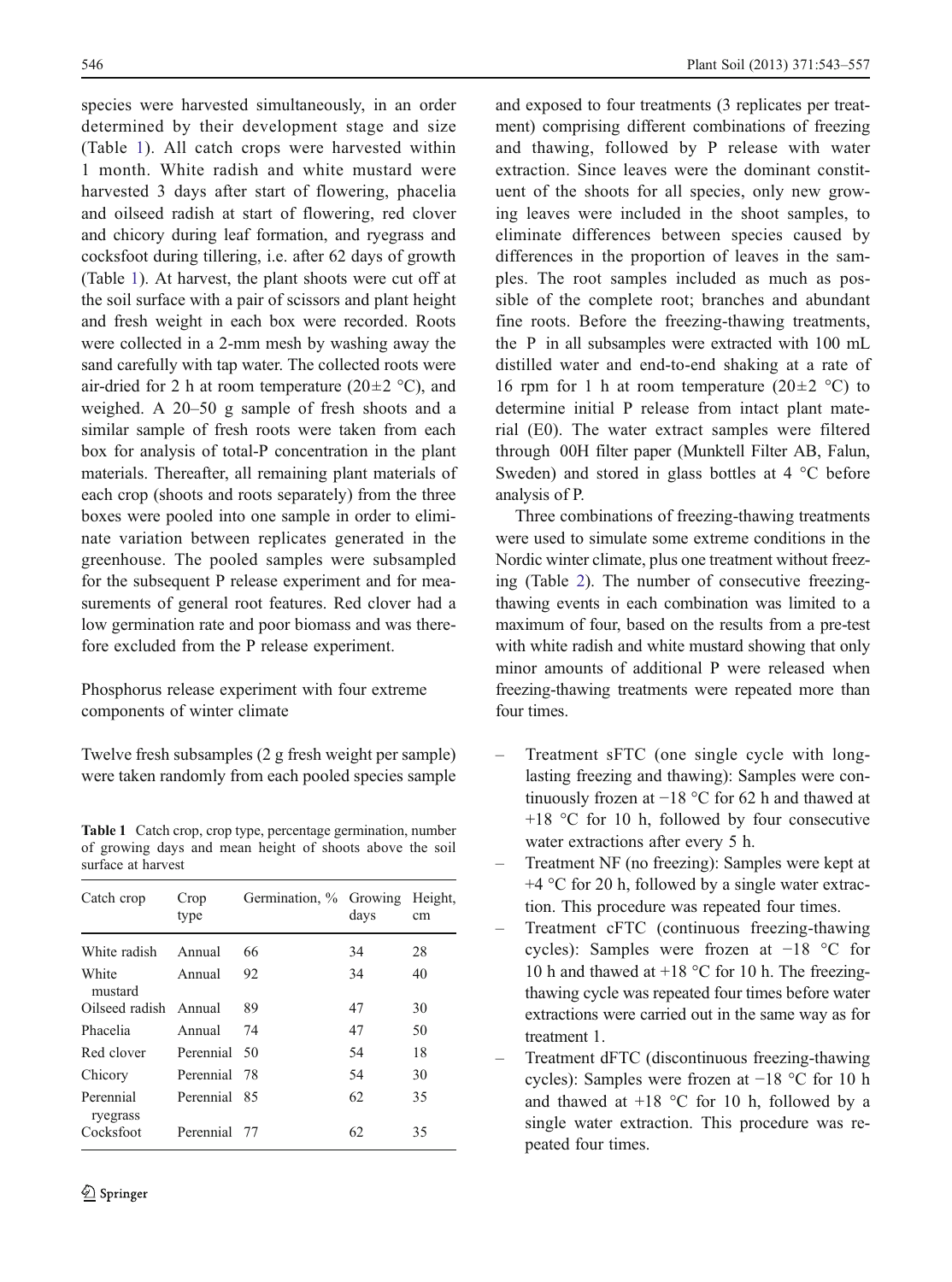| Treatment | Treatment explanation                                      | Order of events <sup>#</sup> | Component of winter condition                                                   |
|-----------|------------------------------------------------------------|------------------------------|---------------------------------------------------------------------------------|
| sFTC      | One single cycle with long-lasting<br>freezing and thawing | F-F-F-F-F-F-F-F-T-E-E-E-E    | Extreme cold winter followed by one<br>melting period                           |
| NF        | No freezing                                                | N-N-E-N-N-E-N-N-E-N-N-E      | Winter without any deep frost                                                   |
| cFTC      | Continuous freezing-thawing cycles                         | F-T-F-T-F-T-F-T-E-E-E-E      | Several deep frost events but only one final<br>period with snowmelt/rain       |
| dFTC      | Discontinuous freezing-thawing cycles                      | F-T-E-F-T-E-F-T-E-F-T-E      | Several deep frost events, each of which is<br>always followed by snowmelt/rain |

<span id="page-4-0"></span>Table 2 Combinations of freezing-thawing-extraction events illustrating the different treatments in the P release experiment, and possible components of winter climate that they represent

 $#F$  freezing, T thawing, E extraction with water, and N no freezing

# Chemical analysis of plant and water and root scanning

The plant samples were dried at 40 °C, analysed for dry matter (DM) content and ground for determining the total-P concentrations which was carried out with Inductive Coupled Plasma analysis (ICP, Perkin Elmer, Wellesley, America) after oxidative digestion of the samples with concentrated nitric acid  $(HNO<sub>3</sub>)$ . All data are presented on a DM basis unless otherwise stated.

Phosphorus in the water extract (WEP) was determined by spectrophotometer at wavelength 904 nm according to Murphy and Riley [\(1962\)](#page-14-0). Dissolved reactive P (DRP) was determined without oxidation of the extracts and total-P after oxidation of the samples with sulphuric acid  $(H_2SO_4)$  and potassium persulphate  $(K_2S_2O_8)$  according to the International Standards Organization method (ISO [2003\)](#page-14-0).

A 100–170 g sample of fresh roots from each of the eight catch crops tested was scanned with an Epson perfection 4990 PHOTO scanner (Epson America Inc., California, America). The fine roots in each scanning sample were separated from each other to avoid overlapping. The scanner produced a raster image format with resolution  $4,800 \times 9,600$  square pixels dots per inch (dpi). Professional WinRHIZO 2007a software (Régent Instruments, Quebec, Canada) was used to analyse the scanned images and determine root morphology parameters such as length, surface area and volume, which were recalculated to specific values (SRL, SSA and SRV) per unit dry matter.

### Statistical analyses

The SAS software (Version 9.2) was used for statistical analysis. The General Linear Model was used for analysis of differences in plant biomass and P concentrations in plant materials between the catch crops, and for regressions of root morphology parameters with P content in the plant and P release. Differences in P release from the catch crops were analysed with a Mixed Model for repeated measurements (Littell et al. [2006\)](#page-14-0), where the "repeated" statement was used to realise the repeated extractions on the same sample. A spatial power covariance structure was used to model correlations between measurements over time. The complete model including all the factors (crop sample, crop part, treatment, extraction time) and their interactions was used and WEP concentrations at E0 were included in the model as baseline values. A significance level of  $\alpha$ =0.05 was used throughout this study unless otherwise stated.

## Results

Harvested biomass, plant total-P and root parameters

At harvest, chicory, phacelia and oilseed radish had significantly more whole plant biomass than white radish, perennial ryegrass, white mustard, cocksfoot or red clover (Table [3](#page-5-0)). Chicory had the highest root biomass and phacelia and oilseed radish the highest shoot biomass. Red clover had low shoot and root biomass.

The concentration of total-P in the shoots ranged from 0.21 % in perennial ryegrass to 0.35 % in red clover (Table [3\)](#page-5-0). In general, annual catch crops had a higher concentration of total-P in the shoots than perennial crops, with the exception of red clover. The concentration of total-P in the roots ranged from 0.08 % in chicory to 0.36 % in red clover. Root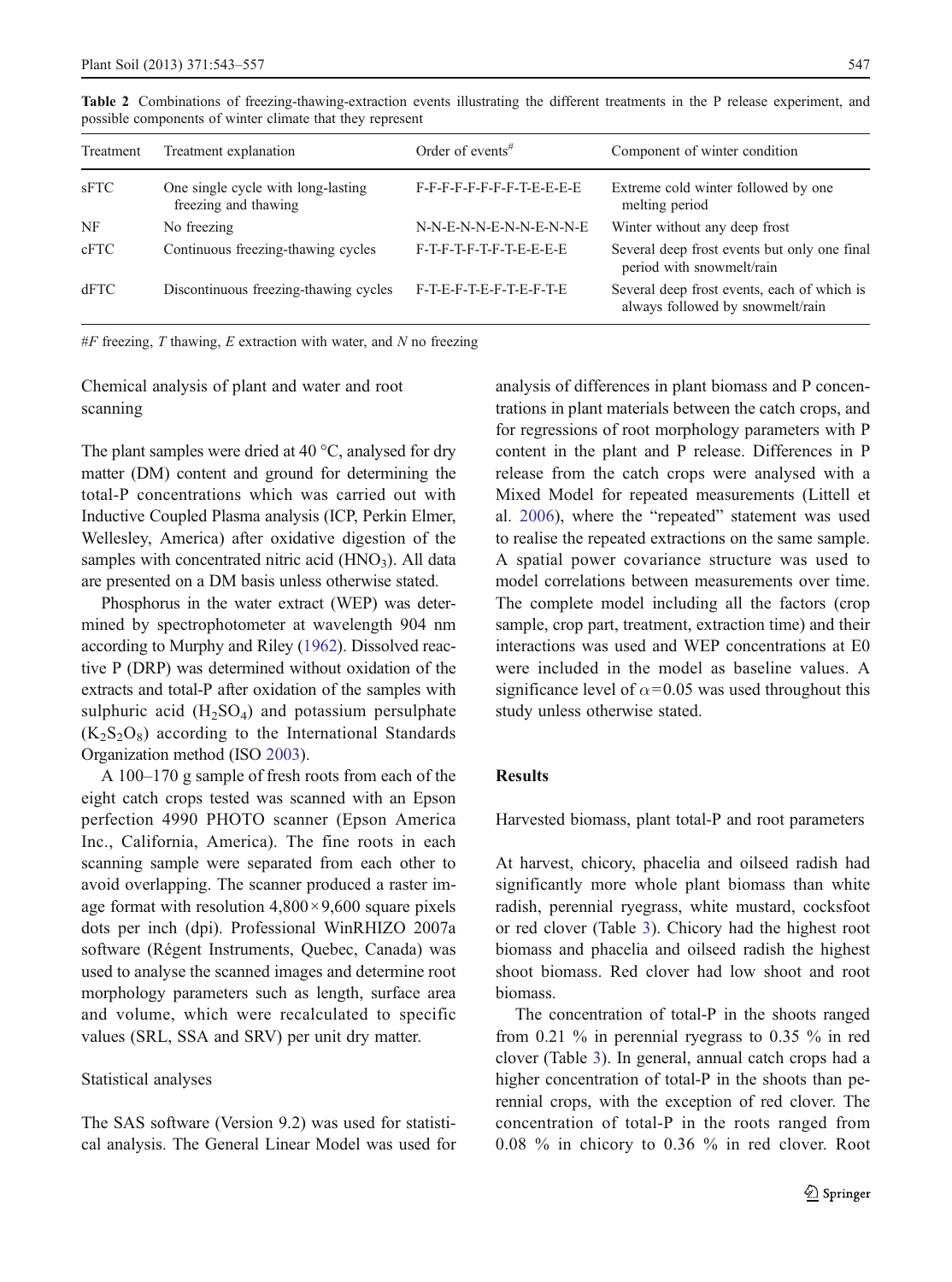| Catch crop         | Shoot                          |            | Root                       |            | Whole plant                |                                       |
|--------------------|--------------------------------|------------|----------------------------|------------|----------------------------|---------------------------------------|
|                    | Biomass,<br>$g \text{ m}^{-2}$ | Total-P, % | Biomass,<br>$\rm g~m^{-2}$ | Total-P, % | Biomass,<br>$\rm g~m^{-2}$ | Total-P uptake,<br>$g \text{ m}^{-2}$ |
| White radish       | 340c                           | 0.346c     | 110 <sub>b</sub>           | 0.221 h    | 450 b                      | 1.41 cd                               |
| White mustard      | 300c                           | $0.323$ bc | 90 <sub>b</sub>            | $0.184$ ab | 390 b                      | 1.14c                                 |
| Oilseed radish     | 530 d                          | 0.268 h    | 250d                       | $0.133$ ab | 780 c                      | $1.75$ e                              |
| Phacelia           | 530 d                          | $0.259$ ab | 310e                       | 0.088a     | 840 c                      | $1.64$ de                             |
| Red clover         | 90 a                           | 0.349c     | 40a                        | 0.355c     | 130a                       | 0.44a                                 |
| Chicory            | 360c                           | $0.235$ ab | 480 f                      | 0.083a     | 840 c                      | 1.24c                                 |
| Perennial ryegrass | 190 <sub>b</sub>               | 0.207a     | $230$ cd                   | $0.168$ ab | 420 b                      | 0.77h                                 |
| Cocksfoot          | 180 <sub>b</sub>               | $0.224$ ab | 190c                       | $0.126$ ab | 370 <sub>b</sub>           | $0.64$ ab                             |

<span id="page-5-0"></span>Table 3 Biomass production and concentration of total-P in the shoots and roots, and total biomass and total-P uptake of the whole plant for the eight catch crops

Different letters (a, b, c, d, e, f) within columns indicate significant differences ( $\alpha$ =0.05, n=3)

total-P concentration did not differ significantly between annual and perennial crops or between species with fibrous roots and species with taproots. However, root total-P concentrations increased significantly with increasing SRL, SSA and SRV for the five species with taproots. As a mean, the roots contained 24 % of total-P in the plant tissues.

There were no clear differences in SRL, SSA and SRV between non-grass species with taproots and extensive fine roots and grass species with only fibrous roots (Table 4). However, the non-grass species had a similar root surface area to volume ratio, around 100 cm−<sup>1</sup> , whereas perennial ryegrass and cocksfoot had a higher ratio, 120 and 147  $cm^{-1}$ , respectively. All the non-grass species except red clover took up more P than the grasses. Although red clover had the highest SRL, SSA and SRV among all the species, it had the lowest P uptake due to its low biomass production.

Oilseed radish and phacelia had the highest P uptake and most of it was present in the shoots.

Phosphorus release from catch crops in water extraction

The WEP concentrations (g P kg<sup>-1</sup> DM) differed significantly between catch crop species, crop parts (shoots and roots), different freezing or no freezing treatments, extraction sequences, and all interactions of these (Table [5](#page-6-0)).

Phosphorus release from shoots None of the species released much P in the NF treatment, but on average over all treatments, the shoots of the two radish species and white mustard released significantly more P than the other species (Table [6\)](#page-7-0). However, oilseed radish released less P than the other two Brassicas

Table 4 Root morphological properties of the eight catch crops, including root type, specific root length (SRL), specific root surface area (SSA), specific root volume (SRV), and ratio of SSA to SRV (SSA/SRV)

| Catch crop         | Root type             | SRL,<br>$m g^{-1}$ | SSA,<br>$dm^2$ g <sup>-1</sup> | SRV.<br>$\text{cm}^3 \text{ g}^{-1}$ | SSA/SRV,<br>$cm^{-1}$ |
|--------------------|-----------------------|--------------------|--------------------------------|--------------------------------------|-----------------------|
| White radish       | Fleshy taproot        | 58                 | 7.2                            | 7.1                                  | 101                   |
| White mustard      | Shallow taproot       | 35                 | 4.5                            | 4.8                                  | 94                    |
| Oilseed radish     | Fleshy taproot        | 25                 | 3.2                            | 3.2                                  | 100                   |
| Phacelia           | Extensive, fine roots | 49                 | 5.9                            | 5.8                                  | 102                   |
| Red clover         | Thin, deep taproot    | 85                 | 10.7                           | 10.9                                 | 98                    |
| Chicory            | Thick, stout taproot  | 21                 | 2.4                            | 2.3                                  | 104                   |
| Perennial ryegrass | Fibrous roots         | 52                 | 5.5                            | 4.6                                  | 120                   |
| Cocksfoot          | Fibrous roots         | 62                 | 5.3                            | 3.6                                  | 147                   |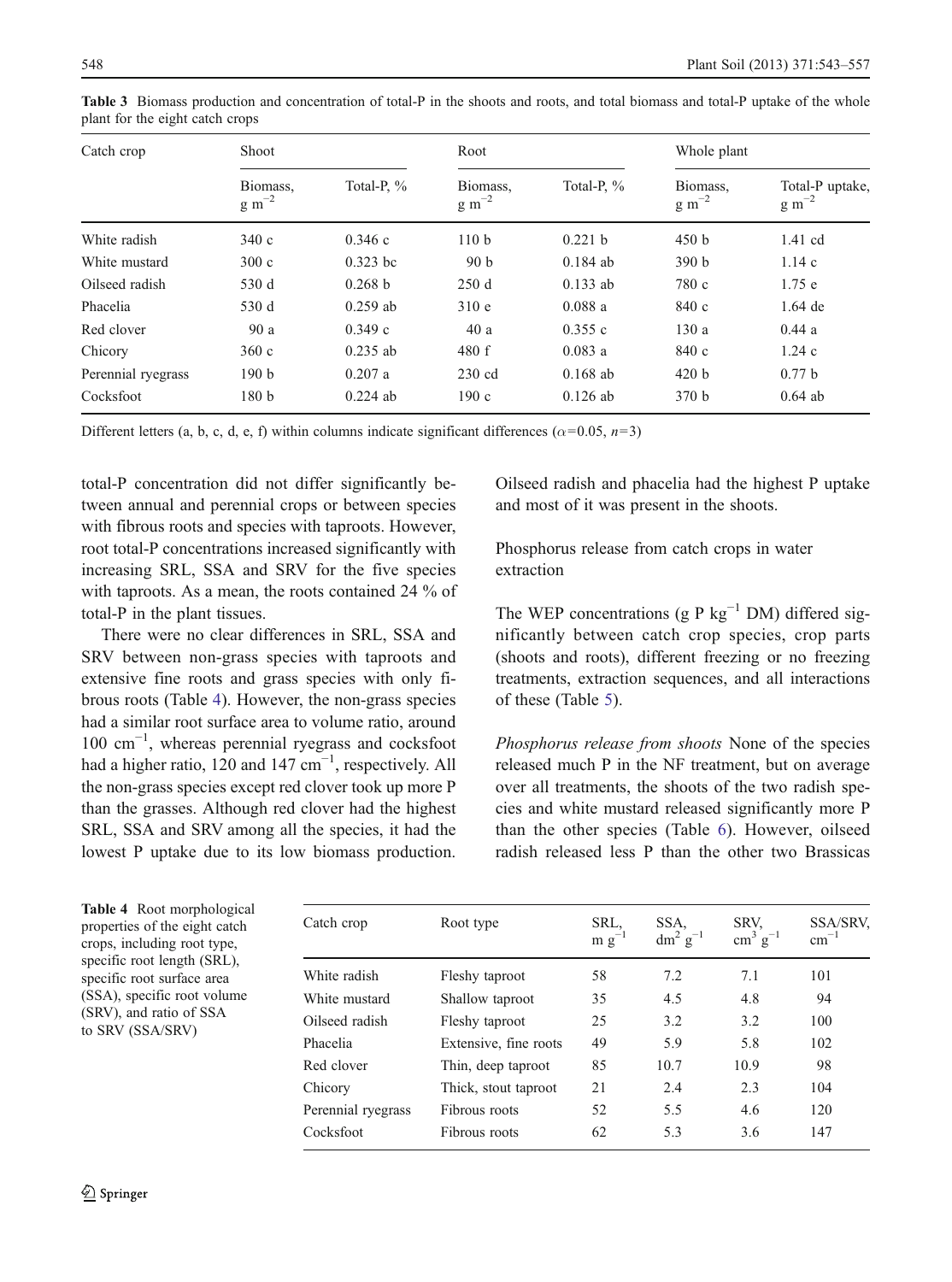<span id="page-6-0"></span>Table 5 Mixed Model analysis on the effects of different factors and factor interactions on WEP (g P kg<sup>-1</sup> DM) from the plant materials. The factors include catch crop sample (C); crop part (P), i.e. shoot or root; freezing-thawing treatment (T); and extraction (E)

| Factor/Interaction | Num $DF^{\#}$ | Den $DF^{\S}$ | F value <sup>¶</sup> | $Pr > F^{\circ}$ |
|--------------------|---------------|---------------|----------------------|------------------|
| $\mathcal{C}$      | 6             | 112           | 303                  | < 0001           |
| P                  | 1             | 112           | 423                  | < 0.001          |
| T                  | 3             | 112           | 535                  | < 0.001          |
| Ε                  | 4             | 448           | 2471                 | < 0.001          |
| $C^*P$             | 6             | 112           | 54                   | < 0001           |
| $C^*T$             | 18            | 112           | 32                   | < 0.001          |
| $C*E$              | 24            | 448           | 179                  | < 0.001          |
| $P^*T$             | 3             | 112           | 78                   | < 0.001          |
| $P*E$              | 4             | 448           | 79                   | < 0.001          |
| $T^*E$             | 12            | 448           | 321                  | < 0.001          |
| $C^*P^*T$          | 18            | 112           | 9                    | < 0.001          |
| $C^*P^*E$          | 24            | 448           | 34                   | < 0.001          |
| $C^*T^*E$          | 72            | 448           | 25                   | < 0.001          |
| $P^*T^*E$          | 12            | 448           | 31                   | < 0001           |
| $C*P*T*E$          | 72            | 448           | 7                    | < 0.001          |
|                    |               |               |                      |                  |

#Num DF: number of degrees of freedom in the model

§Den DF: number of degrees of freedom associated with the model errors

¶F value: the F statistic for the given predictor and test statistic  $\mathbb{Z}Pr$  > F: the p-value associated with the F statistic of a given effect and test statistic.

and about as little P as chicory, phacelia, ryegrass and cocksfoot in the sFTC treatment, and as chicory in the dFTC treatment, where the smallest release was from the grasses.

Total-P release from the shoots after freezingthawing was significantly higher than that with no freezing for all species. The release from the repeated FTCs also tended to be higher than after one single, long-lasting FTC. The general ranking of total-P release was  $cFTC = dFTC > sFTC > NF$ , but it varied to some extent with species (Table [6\)](#page-7-0). The shoots of white mustard, oilseed radish, phacelia, perennial ryegrass and cocksfoot lost more P in the cFTC treatment, while those of white radish and chicory lost more P in the dFTC treatment. However, all the species had the smallest release of P from the NF treatment, which was only 0–3 % of the WEP in the other treatments.

The WEP concentrations differed significantly with the number of extractions in all three treatments with freezing-thawing (dFTC, cFTC and sFTC) and were highest at the first extraction after freezing (E1; Fig. [1a, c,](#page-8-0) d). Thereafter, the WEP concentration decreased continuously until the fourth extraction, at which it was still slightly higher than the baseline values (E0). At E1, the cFTC treatment had higher WEP concentration than the other treatments. For the NF treatment, the WEP concentration did not differ significantly with extraction number and was even lower than the baseline values (Fig. [1b\)](#page-8-0).

Phosphorus release from roots The patterns of P release from the roots differed from those for the shoots in some aspects. First of all, the roots released significantly less P after freezing-thawing than the shoots for all species tested except the two grasses (Table [6\)](#page-7-0). On average, the roots of all species samples released 43 % less total-P than the shoots. All the freezing treatments resulted in significantly higher WEP from roots than the NF treatment, which was similar to the pattern of release from the shoots. However, the differences between the three treatment combinations for the roots were minor and not significant, and the ranking was the same for the roots of all species:  $sFTC = dFTC = cFTC > NF$  (Table [6](#page-7-0)).

Phosphorus release from the root samples (Table [6](#page-7-0)) decreased in the order white radish > white mustard > oilseed radish = perennial ryegrass =  $\text{cocksfoot}$  > phacelia = chicory, on average for all P release measurements. With repeated extraction without freezing (NF treatment), white mustard released more P than white radish. For this treatment, the WEP concentration decreased rapidly for a few species, but usually slowly from the first to the last extraction (Fig. [2b\)](#page-9-0).

After freezing-thawing, WEP in the roots of all species decreased significantly with extraction number (Fig. [2a, c](#page-9-0), d), with an even more rapid decrease rate than in the shoots. The WEP concentration decreased to the baseline value after three extractions (E1, E2 and E3) and the concentration at E4 was significantly lower than the baseline value. This indicated that all P in the plant tissue with the potential for release had been extracted within three consecutive extractions.

Phosphorus release from the whole plant Almost all the P in both shoots and roots of the catch crops was released to water after a few FTCs and extractions. When the shoots and the roots were considered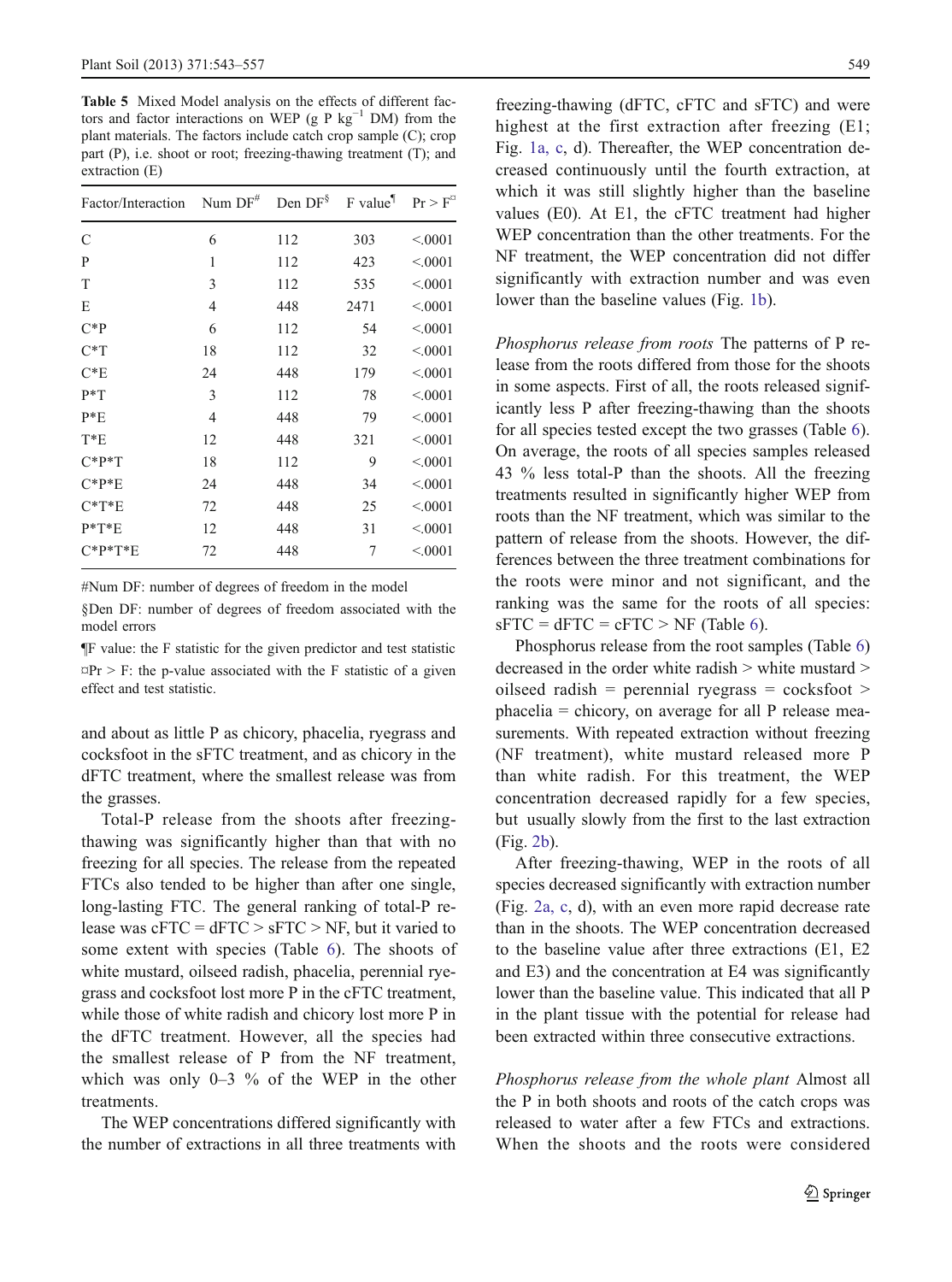|                                             |                          | <b>Table 6</b> Mean WEP (g P kg <sup>-1</sup> DM per extraction, excluding E0) from shoots, roots and whole plant of the catch crop samples under freezing-thawing treatments                                                                                                                                          |                              |                                                                          |                         |                                    |                            |                      |
|---------------------------------------------|--------------------------|------------------------------------------------------------------------------------------------------------------------------------------------------------------------------------------------------------------------------------------------------------------------------------------------------------------------|------------------------------|--------------------------------------------------------------------------|-------------------------|------------------------------------|----------------------------|----------------------|
| Catch crop                                  | Shoot                    |                                                                                                                                                                                                                                                                                                                        |                              |                                                                          |                         | Root                               |                            |                      |
|                                             | ${\rm SFTC}^*$           | İH                                                                                                                                                                                                                                                                                                                     | $cFTC^*$                     | dFTC <sup>#</sup>                                                        | Treat.Mean              | ${\rm sFTC}^{\#}$                  | "上<br>又                    | $cFTC^*$             |
| White radish                                | $111c$ C                 | $0.01$ a $(A)$                                                                                                                                                                                                                                                                                                         | 1.36 d(D)                    | 1.61 e (E)                                                               | $1.02 d$ (*)            | $0.59 \text{ c (B)}$               | $0.05$ ab $(A)$            | $0.59 \in (B)$       |
| White mustard                               | $0.89 b$ (C)             | $0.03$ a $(A)$                                                                                                                                                                                                                                                                                                         | 1.01 c(C)                    | $0.89 d$ (C)                                                             | $0.85c$ (*)             | $0.52 \text{ c}$ $\textcircled{B}$ | 0.12 b(A)                  | $0.47 d$ (B)         |
| Oilseed radish                              | 0.34 a (B)               | $(4)$ = 0.01 a                                                                                                                                                                                                                                                                                                         | 0.60 b(D)                    | 0.46c(C)                                                                 | $0.35 b (*)$            | 0.34 b(B)                          | $0.01$ a $(\mathrm{A})$    | $0.36$ c $(B)$       |
| Phacelia                                    | 0.28a(C)                 | $(4)$ (A)                                                                                                                                                                                                                                                                                                              | $0.36$ a (C)                 | $0.35$ ab $(C)$                                                          | $0.25 a$ <sup>*</sup> ) | $0.16$ a $(B)$                     | $<0.01$ a $(\mathrm{A})$   | $0.13$ a $(B)$       |
| Chicory                                     | 0.31 a (C)               | $<0.01$ a (A)                                                                                                                                                                                                                                                                                                          | $0.35a$ (CD)                 | $0.43$ bc (D)                                                            | $0.27$ a $(*)$          | $0.16$ a $(B)$                     | $0.01$ a $(A)$             | $0.11$ a $(B)$       |
| Perennial ryegrass                          | $0.27$ a $(B)$           | $(4)$ = 0.01 a                                                                                                                                                                                                                                                                                                         | $0.38$ a (C)                 | $0.33$ a (BC)<br>$0.28$ a (BC)                                           | 0.25a                   | $0.29 b$ $\text{B}$ $\text{C}$     | $0.04$ ab $(A)$            | 0.23 b(B)            |
| Crop Mean<br>Cocksfoot                      | $0.33 a$ (CD)<br>0.50(C) | $(4)$ = 0.00<br>0.01(A)                                                                                                                                                                                                                                                                                                | $0.40$ a $(D)$<br>$0.64$ (D) | 0.62(D)                                                                  | $0.44(*)$<br>0.25a      | $0.26$ ab $(BC)$<br>0.33(B)        | $0.04$ ab $(A)$<br>0.04(A) | 0.23 b(B)<br>0.30(B) |
|                                             |                          |                                                                                                                                                                                                                                                                                                                        |                              |                                                                          |                         |                                    |                            |                      |
| Catch crop                                  | Root                     |                                                                                                                                                                                                                                                                                                                        | Whole plant                  |                                                                          |                         |                                    |                            |                      |
|                                             | dFTC <sup>#</sup>        | Treat.Mean                                                                                                                                                                                                                                                                                                             | ${\rm sFTC}^*$               | $\stackrel{\scriptscriptstyle\#}{E}\stackrel{\scriptscriptstyle\#}{{E}}$ |                         | $cFTC^*$                           | dFTC <sup>#</sup>          | Treat.Mean           |
| White radish                                | $0.64$ d $(B)$           | 0.47d                                                                                                                                                                                                                                                                                                                  | 0.85e(B)                     |                                                                          | 0.03 b(A)               | 0.97 f(C)                          | 1.13 d(D)                  | 0.75e                |
| White mustard                               | $0.45$ c $(B)$           | 0.39c                                                                                                                                                                                                                                                                                                                  | $0.71 d$ (B)                 |                                                                          | (9.08 b(A))             | 0.74 e(B)                          | $0.67$ c $(B)$             | 0.55d                |
| Oilseed radish                              | 0.30 b(B)                | 0.25 <sub>b</sub>                                                                                                                                                                                                                                                                                                      | $0.34$ c $(B)$               |                                                                          | $(4)$ a $(4)$           | $0.48 d$ (C)                       | 0.38 b(B)                  | 0.30c                |
| Phacelia                                    | $0.13$ a $(B)$           | 0.11a                                                                                                                                                                                                                                                                                                                  | $0.22$ a $(B)$               |                                                                          | $(4)$ a (A)             | $0.24$ ab $(B)$                    | $0.24$ a $(B)$             | $0.18\;{\rm a}$      |
| Chicory                                     | 0.14a(B)                 | $0.10\;{\rm a}$                                                                                                                                                                                                                                                                                                        | $0.24$ ab $(B)$              |                                                                          | 0.01 a(A)               | $0.23$ a $(B)$                     | $0.28$ a $(B)$             | $0.18\;{\rm a}$      |
| Perennial ryegrass                          | $0.28 b$ (BC)            | 0.21 b                                                                                                                                                                                                                                                                                                                 | $0.24$ ab $(B)$              |                                                                          | $0.02$ a $(A)$          | $0.26$ ab $(B)$                    | $0.24$ a $(B)$             | 0.23 b               |
| Cocksfoot                                   | $0.31 b$ (BC)            | 0.21 b                                                                                                                                                                                                                                                                                                                 | $0.28$ bc $(B)$              |                                                                          | $0.02$ a $(A)$          | $0.30$ bc $(B)$                    | $0.30$ a $(B)$             | 0.23 b               |
| Crop Mean                                   | 0.32(B)                  | 0.25                                                                                                                                                                                                                                                                                                                   | 0.42(B)                      |                                                                          | 0.02(A)                 | 0.47(C)                            | 0.47(C)                    | 0.35                 |
| #For explanations of treatments see Table 2 |                          |                                                                                                                                                                                                                                                                                                                        |                              |                                                                          |                         |                                    |                            |                      |
|                                             |                          | Small letters within each column (a, b, c, d, e) indicate significant differences; capital letters (A, B, C, D, E) within brackets indicate significant differences within rows where the                                                                                                                              |                              |                                                                          |                         |                                    |                            |                      |
|                                             |                          | treatments for the shoots and roots were compared, while the treatments for the whole plant were compared separately; an asterisk (*) in brackets indicates a significant difference<br>between the mean values for the shoots and roots of the same catch crop. $\alpha=0.05$ and $n=3$ were used for all comparisons |                              |                                                                          |                         |                                    |                            |                      |

<span id="page-7-0"></span>

 $\underline{\textcircled{\tiny 2}}$  Springer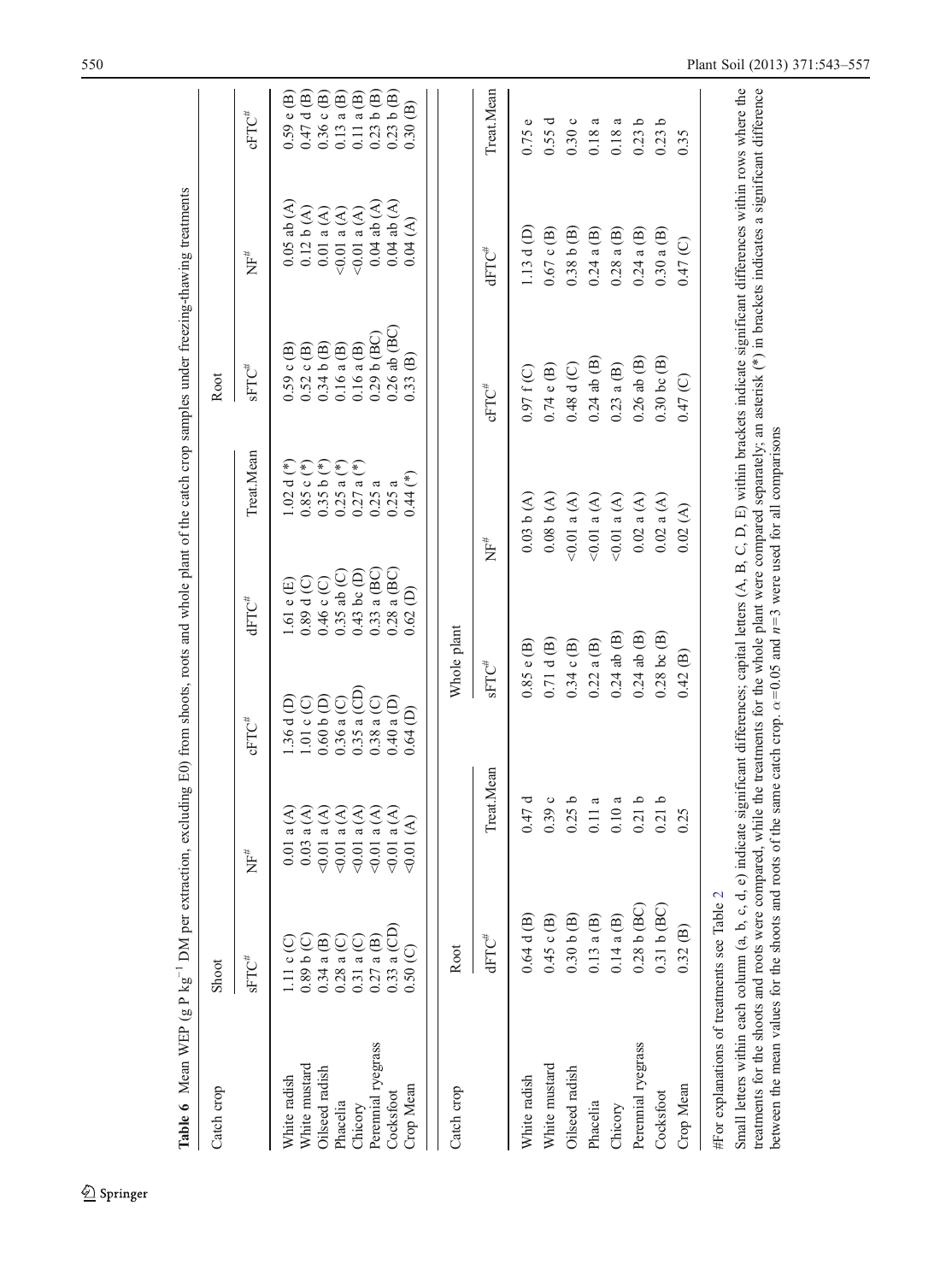<span id="page-8-0"></span>Fig. 1 Concentrations of WEP in shoots of catch crops at five consecutive extractions (E0–E4) under different freezing-thawing cycles or no freezing. WR white radish, WM white mustard, OR oilseed radish, PH phacelia, CH chicory, PR perennial ryegrass, and CO cocksfoot; LSD least significant difference. For explanation of treatments see Table [2](#page-4-0). Note different scale of Y-axis in b



together and as an average for all four treatments, total-P release from the whole plant for the species samples was in the order: white radish > white mustard > oilseed radish > perennial ryegrass = cocksfoot  $>$  chicory = phacelia (Table [6\)](#page-7-0). The ranking differed with different treatments, but in general,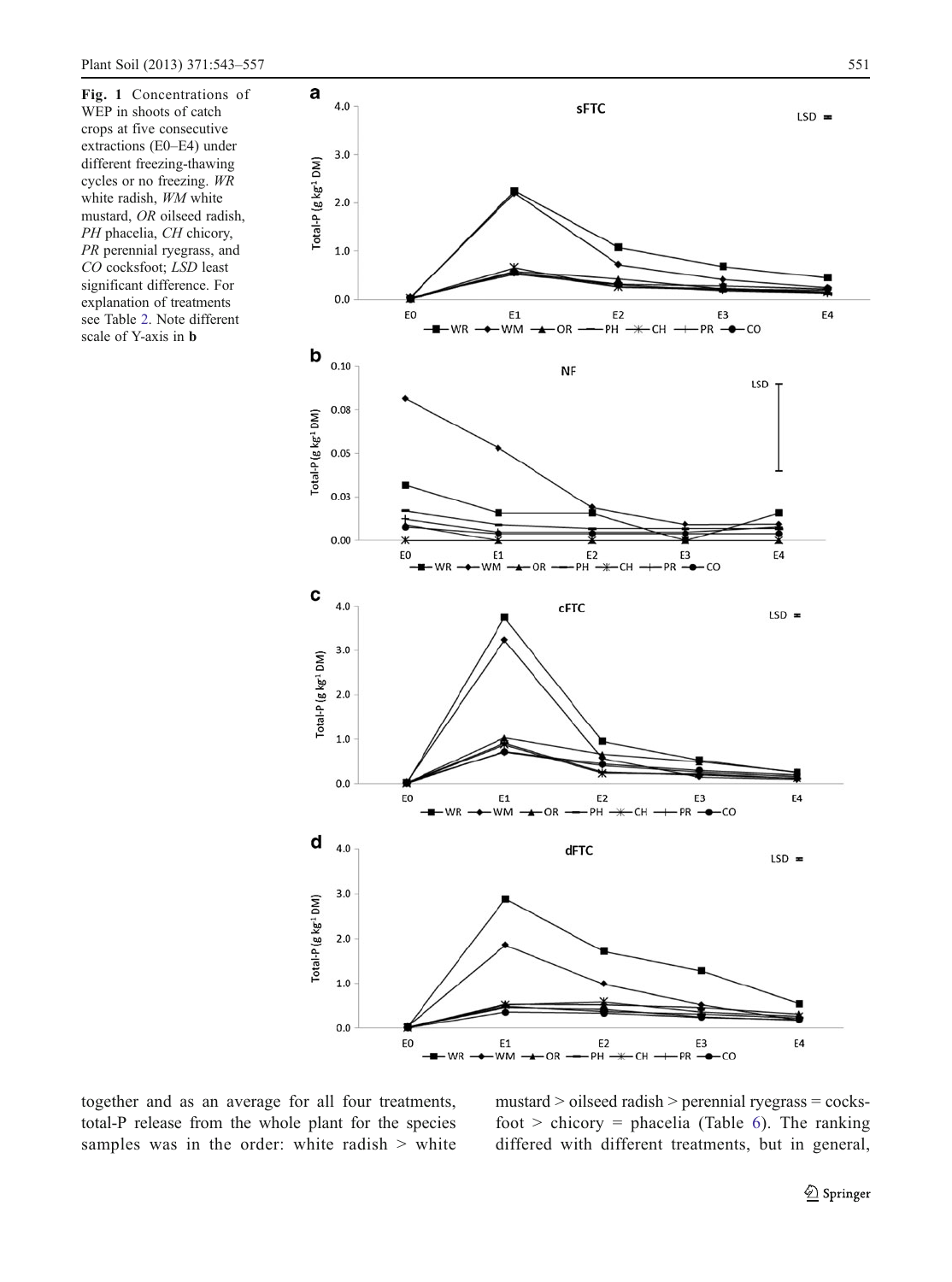<span id="page-9-0"></span>Fig. 2 Concentrations of WEP in roots of catch crops at five consecutive extractions (E0-E4) under different freezing-thawing cycles or no freezing. WR white radish, WM white mustard, OR oilseed radish, PH phacelia, CH chicory, PR perennial ryegrass and CO cocksfoot; LSD least significant difference. For explanation of treatments see Table [2](#page-4-0). Note different scale of Y-axis in b



oilseed radish, white radish and white mustard had significantly higher WEP concentrations than the other catch crops.

The treatment ranking based on the mean total-P release from the seven crop species included in this part of the experiment was:  $cFTC = dFTC > sFTC > NF$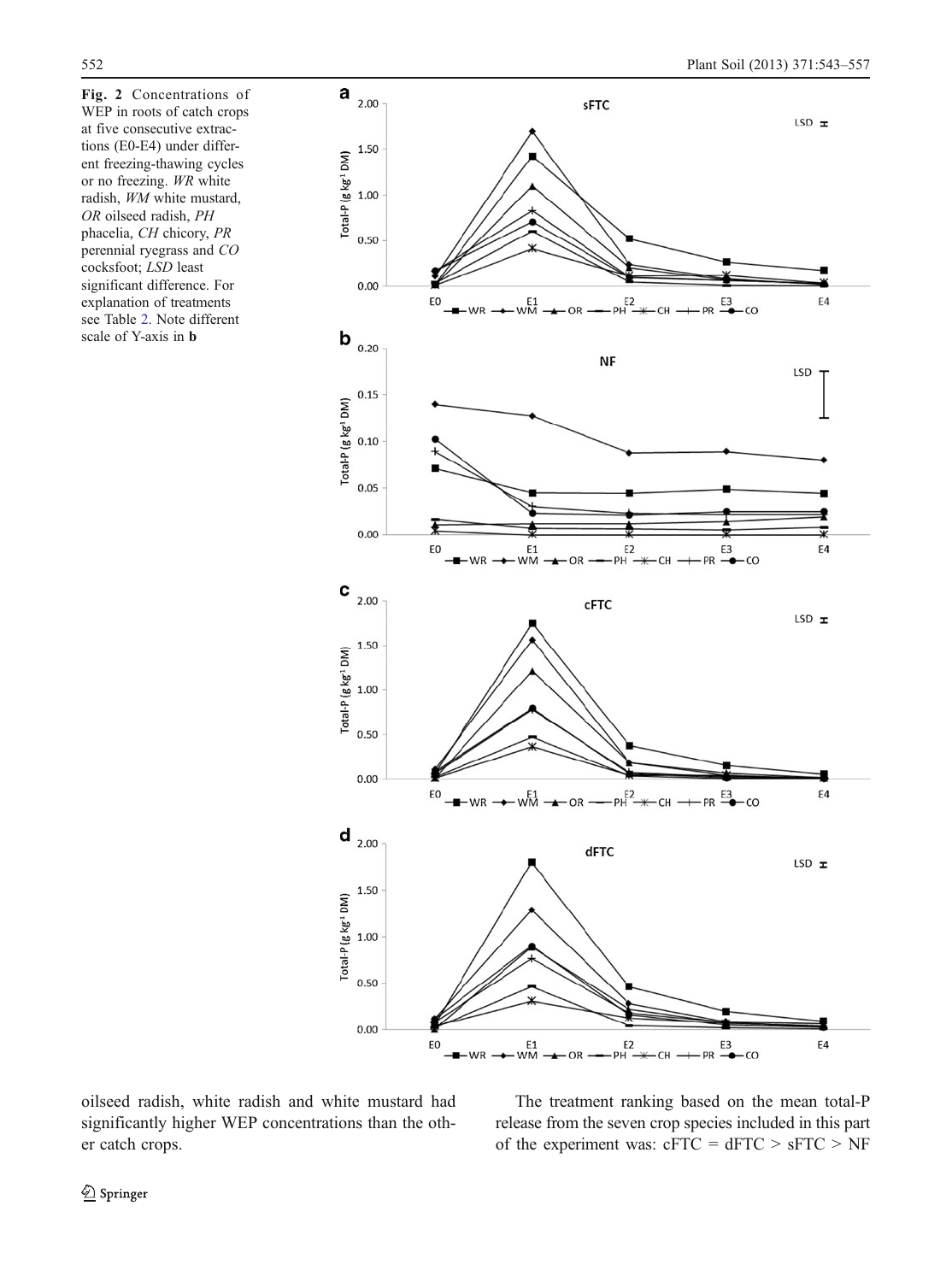(Table [6](#page-7-0)). Freezing-thawing significantly increased the release of P from all species compared with no freezing, and repeated FTCs significantly increased P release from the two radish species compared with a single FTC. White radish released most P in dFTC, while oilseed radish released most in cFTC.

The major form of P in the total WEP was DRP (up to 100 % for the shoots and up to 96 % for the roots) (Table 7), which is the most bio-available form of P. In general, the proportion of DRP was lowest for the NF treatment. The proportion of DRP in the roots was slightly lower than that for the shoots in the three freezing-thawing treatments. Non-grass species samples had higher proportions of DRP than the two grass species, which was most obvious for the shoots.

WEP release in relation to plant P concentration and root morphological properties

In the freezing-thawing treatments, cumulative WEP after five extractions (including E0) was significantly correlated with P concentration in the shoots and that in the roots. Cumulative P release increased with increasing concentration of P in different species. This is exemplified for the dFTC treatment in Fig. [3](#page-11-0) (shoots:  $p=0.006$ ; roots:  $p=0.002$ ). No corresponding correlation was found for the NF treatment. In addition, the cumulative P release was strongly correlated to root morphological properties. This was most evident for specific root surface area (Fig. [4](#page-11-0)), which was also significantly correlated to concentration of total-P in the taproot  $(p=0.03)$ .

## Discussion

Phosphorus release in relation to catch crop species and plant part

The results showed that all the P in catch crop plant tissues can potentially be released to water after severe freezing (−18 °C). The potential P release from both shoots and roots was strongly correlated to total-P concentration in the respective plant parts. However, the potential P release, especially from shoots, was possibly overestimated, since the shoot samples included only young leaves, which commonly have higher P concentrations than other shoot parts (Aerts and Chapin [1999](#page-13-0)). This is probably the reason why the estimated cumulative release of P even exceeded the total-P content in the plant materials in some cases.

The box samples were pooled before the P release experiment in order to reduce variations caused by the environment in the greenhouse and obtain a clear estimate of the variation in the effect of freezing-thawing on P release. However, it also meant that we were unable to use the variation obtained in the greenhouse to estimate differences between species. Nevertheless, the variation among the subsamples can be used to identify differences in the amount of P released among the representative samples of the plant materials produced.

Phosphorus release after freezing-thawing was higher from the shoots and roots of annual crops than from those of perennial crops. The only exception was phacelia, which did not release more P than the perennial crops. The higher release from annual crops may

| Catch crop         | Shoot       |                                        |                     |          | Root        |                                   |                     |          |
|--------------------|-------------|----------------------------------------|---------------------|----------|-------------|-----------------------------------|---------------------|----------|
|                    | $sFTC^{\#}$ | $NF^{\#}$                              | $cFTC$ <sup>#</sup> | $dFTC^*$ | $sFTC^{\#}$ | $NF^{\#}$                         | $cFTC$ <sup>#</sup> | $dFTC^*$ |
| White radish       | 99          | 36                                     | 94                  | 66       | 96          | 65                                | 88                  | 79       |
| White mustard      | 96          | 73                                     | 100                 | 87       | 88          | 89                                | 77                  | 85       |
| Oilseed radish     | 95          | 60                                     | 95                  | 93       | 92          | 51                                | 93                  | 88       |
| Phacelia           | 93          | 86                                     | 95                  | 93       | 85          | 74                                | 85                  | 76       |
| Chicory            | 93          | $\overline{\phantom{a}}^{\phantom{a}}$ | 89                  | 91       | 80          | $\overline{\phantom{a}}^{\alpha}$ | 77                  | 64       |
| Perennial ryegrass | 78          | 53                                     | 75                  | 80       | 74          | 74                                | 69                  | 80       |
| Cocksfoot          | 89          | 44                                     | 82                  | 87       | 68          | 86                                | 69                  | 77       |

**Table 7** Proportion  $(\%)$  of dissolved reactive P in total WEP

#For explanation of treatments see Table [2](#page-4-0) ¤Total WEP=0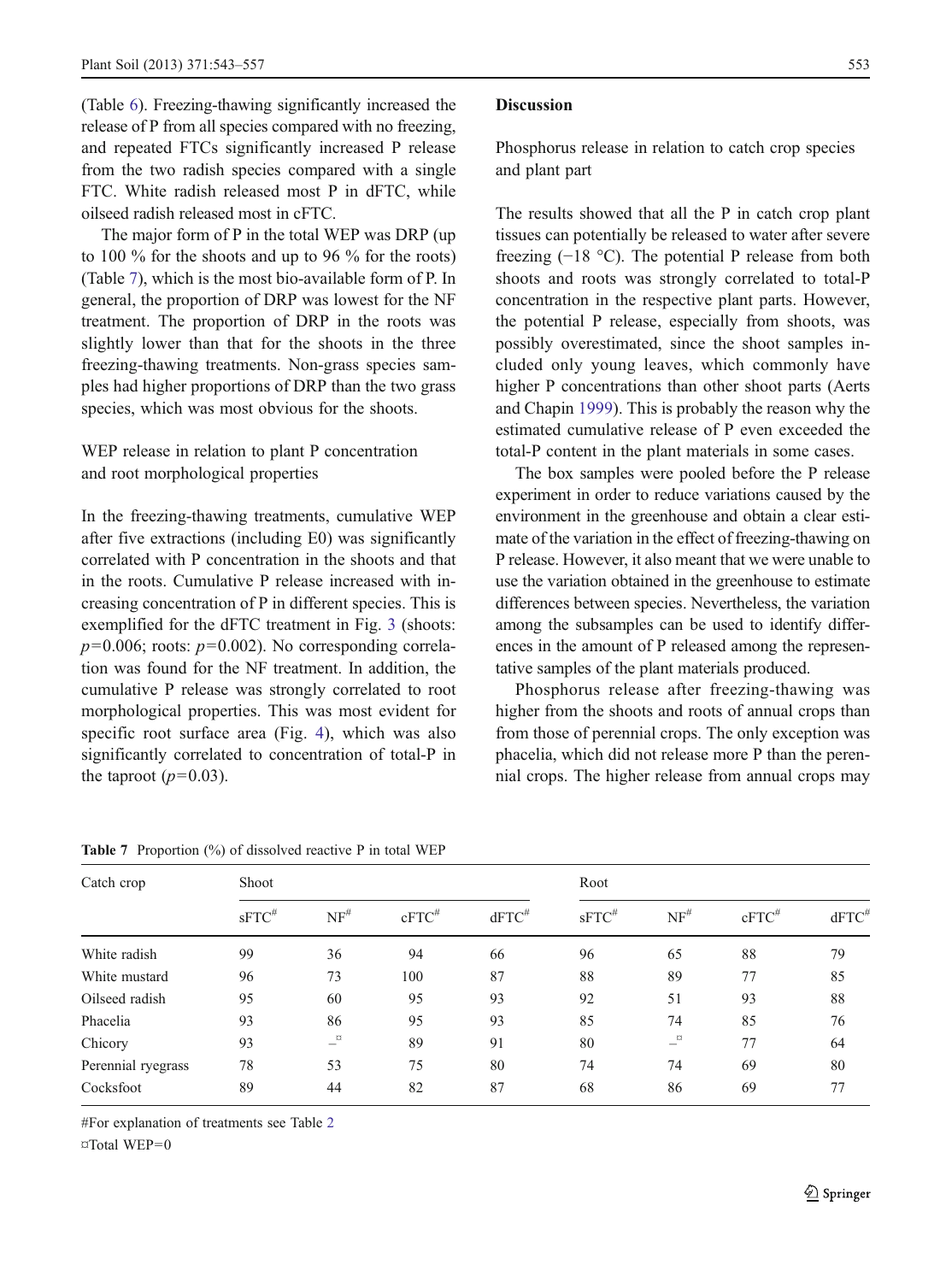<span id="page-11-0"></span>Fig. 3 Correlations between cumulative WEP after five extractions (including E0) in the dFTC treatment and concentrations of total-P in the shoots and the roots of the catch crops  $(n=7)$ 



be due to higher total-P concentration in the tissues than for the perennial species, which is supported by results from a laboratory leaching study by Miller et al. [\(1994](#page-14-0)). They observed that about 30 % of the P in the shoots of oilseed radish and annual ryegrass was leached after freezing (alone or in combination with drying), but only about 20 % of the P in the perennial species red clover. In a field study, De Baets et al. ([2011\)](#page-14-0) observed that the roots of annual white mustard, oilseed radish, phacelia and oats (Avena sativa L.) were all more vulnerable to frost than the finebranched root systems of perennial ryegrass and rye (Secale cereal L.). Phacelia and chicory had the lowest release of P from both shoots and roots after freezing of the crops included in the present study. The positive results for phacelia are surprising, since Hansen et al. ([2000](#page-14-0)) reported that this species is a frost-sensitive catch crop that releases large amounts of N after frost damage. Although the measured P release from the roots of phacelia was low due to low root P concentrations in

the present study, we observed that they were very fragile and easy to break, and thus it was likely that part of P in the roots had already been lost during root collection by washing with water. In addition, the water extract from roots of phacelia after freezing-thawing was darker than the extracts from the other species, probably as a result of effluence of cell constituents after cell burst, which may indicate more severe frost damage than in the other species. In contrast, chicory is an indigenous species in Scandinavia and its roots are stout and reported to be resistant to frost (Neefs et al. [2000\)](#page-14-0), as is the whole plant (Skinner and Gustine [2002\)](#page-14-0). In addition, the proportion of DRP in total-P in both shoots and roots of chicory was lower than that in shoots and roots of phacelia. Therefore, chicory seems to be the most promising species as a P catch crop among the here seven species tested in our P release experiment.

The annual catch crops grew faster and reached the flowering stage earlier than the perennial species in our greenhouse experiment. However, growth and dry

Fig. 4 Correlations between concentration of total-P in the roots and specific root surface area (SSA) for the catch crops with taproots  $(n=5)$ ; and between cumulative WEP after five extractions (including E0) in the dFTC treatment and SSA for the catch crops with taproots  $(n=4)$ 

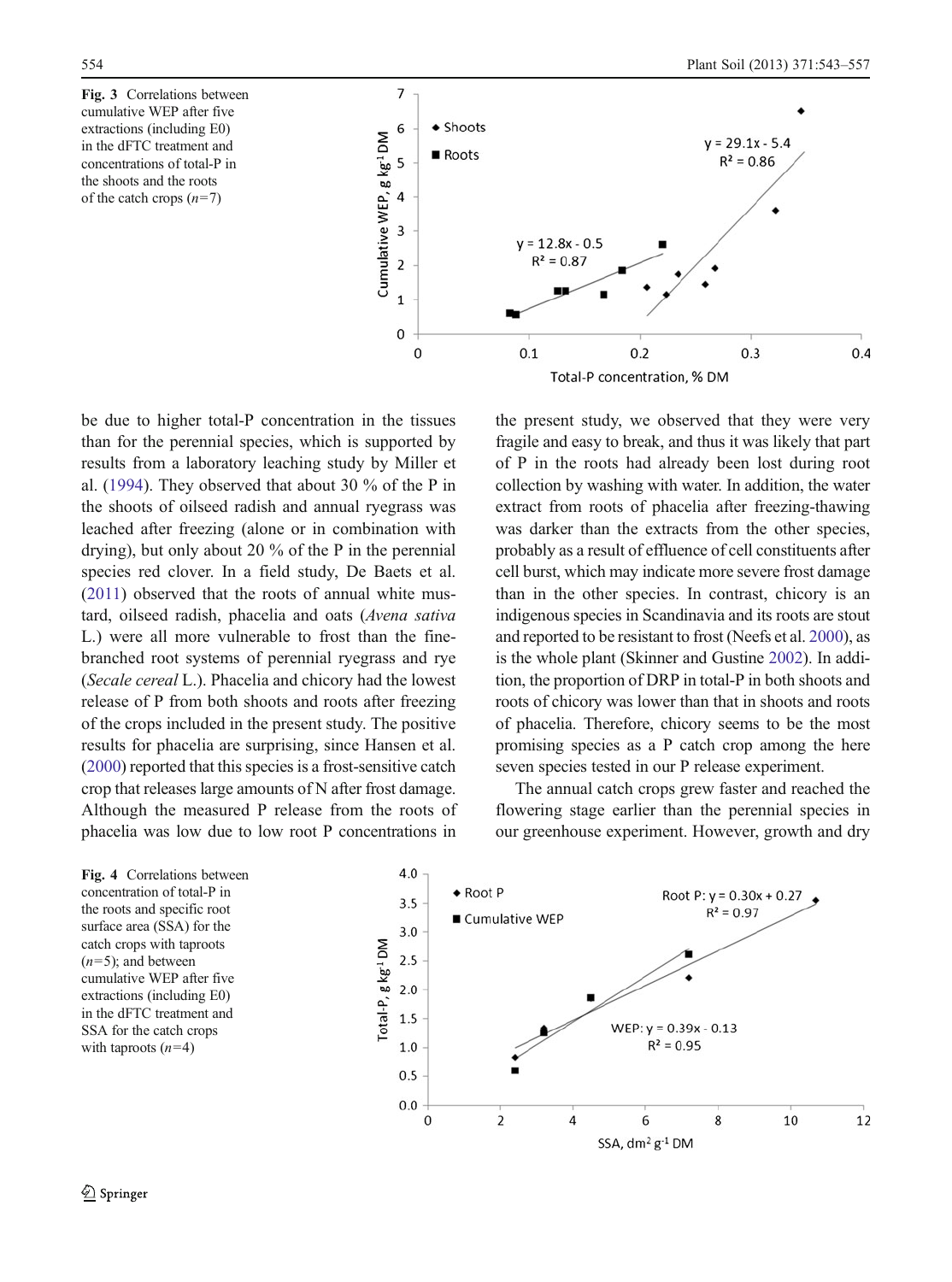matter production of shoots and roots are highly dependent on growing conditions and results from greenhouse experiments cannot be directly generalised and translated to field conditions. The amount of harvested root biomass in the present study was higher than reported in some field experiments and lower than in others. For instance, topsoil root biomass of oilseed radish and phacelia was greater than that reported by Thorup-Kristensen ([2001\)](#page-14-0) after 3.5 months of growth in the field (despite similar shoot biomass), but the topsoil root biomass of white mustard, perennial ryegrass, oilseed radish and phacelia was lower than that reported by De Baets et al. ([2011](#page-14-0)) after 4 months of growth in the field. In contrast, the shoot biomass of perennial ryegrass and cocksfoot was similar to that observed for years with satisfactory weather conditions in field experiments where the grasses were insown in a barley crop and collected 80 day after harvest of the barley (Liu et al. unpublished observations). In addition, the concentrations of total-P in the shoots of all eight catch crops  $(0.21-0.35\%)$  were similar to those in the same field study by Liu et al.  $(0.27\% -$ 0.46 %, unpublished observations). Consequently, the results may be used for relative comparisons between crop samples.

Another debatable point when comparing catch crop samples was that the crops were harvested at different temperatures after different periods of growth, which probably affected dry matter production, plant P concentration and also possibly release of P to some extent. However, the two crop species that were simultaneously harvested, white radish and white mustard, demonstrated significant differences in release of P. Moreover, all crops were harvested according to their rate of development, i.e. annual species followed by perennial species, which is logical in relation to field conditions.

Based on the present study, shoots seem to be the primary contributor to P losses from catch crops after frost, with significantly higher release of P than from the roots. The aboveground parts of the plant are directly exposed to cold air on many occasions during winter, particularly when there is no snow cover. They are therefore more likely to experience more frequent FTCs than the roots. However, the contribution of roots to P losses should be considered too, since as long as the roots are living, plants are more likely to recapture lost P. In addition, the roots represent a significant proportion of the P in the whole plant.

There was no clear pattern of difference in WEP between species with a taproot and those with fibrous roots. However, the fleshy taproot tended to release more P than non-fleshy roots. For the four taproot species used in the P release experiment, release of total-P increased with increasing specific root length, specific surface area and specific volume, which were consistent. Fleshy taproots with a higher morphological index may take up P more easily from soil and store more P in the roots than fibrous roots. Correspondingly, fleshy taproots can be expected to release more P after frost. For the same unit of root biomass, the root length, surface area and volume of white radish were all more than twice those of oilseed radish. This indicates faster root growth and stronger penetrating ability of white radish as demonstrated by Chen and Weil ([2010](#page-14-0)) and also results in much higher potential release of P after frost from white radish than from oilseed radish. The fibrous roots of the two grasses tested, perennial ryegrass and cocksfoot, had the same release of P, which was consistent with the fact that they had similar surface area, even though they differed in length and volume by 20–30 %. Root morphological properties of catch crops, on which knowledge is generally lacking, should therefore be studied in more detail in connection with P release.

Phosphorus release in relation to different combinations of freezing-thawing treatments

Freezing-thawing treatments significantly increased P release from the shoots of the catch crops, on average by 40-to 50-fold compared with the treatment without freezing, in which the WEP concentrations were in general very low. This is a strong indication that catch crops in regions with extremely cold winters may contribute substantially to P losses from agricultural fields. Despite the fact that catch crops may release much of their P during a single FTC with extreme temperatures followed by a few extractions, as shown in this study, potential P losses would still increase to some extent with increasing numbers of FTCs. Here, release of P from the treatments with repeated FTCs (cFTC and dFTC) was higher than that from the treatment with a single FTC (sFTC) for the shoots, but not for the roots. Bechmann et al. [\(2005](#page-14-0)) also observed that WEP in shoot biomass of annual ryegrass increased logarithmically with increasing number of FTCs. They attributed this to variations in the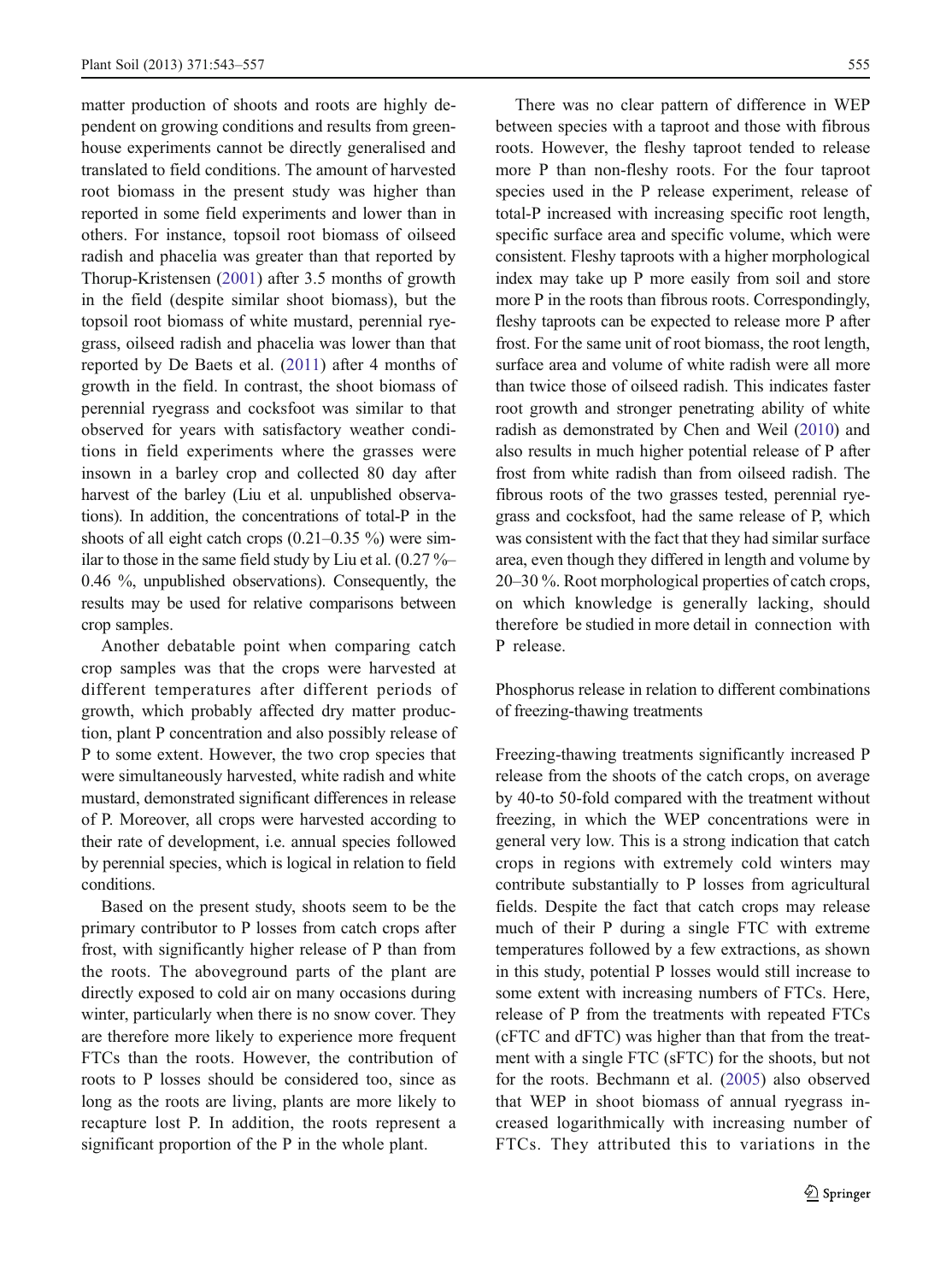<span id="page-13-0"></span>physiology of plant cells, with only some cells bursting in the first freezing event and additional plant cells being disrupted by the next freezing event. As previously discussed, there was no difference in WEP between cFTC and dFTC for the shoots of white mustard, phacelia, chicory and perennial ryegrass. This indicates that an increase in rainfall or snowmelt during FTCs in winter would not be likely to affect overall potential P losses from these species. In contrast, in our laboratory experiments, shoots from white radish proved to be more sensitive to FTCs under wet conditions, while oilseed radish, with its shorter taproot than white radish, and the grass cocksfoot were more sensitive under dry conditions.

The sensitivity of plants to frost damage may also vary over time in different parts of the plant. The WEP in the roots in the NF treatment was relatively higher than in the shoots in the same treatment. In addition, most of the P in the roots of the catch crops was released at the first freezing-thawing cycle and very little in the following cycles. This indicates that the roots were more prone to release P than the shoots under the same freezing conditions in our study. Stier et al. [\(2003\)](#page-14-0) also demonstrated that the roots of perennial ryegrass and supina bluegrass (Poa supina Schrad.) started freezing more quickly than the shoots under the same temperature. Kleyling et al. [\(2012\)](#page-14-0) studied frost damage to the roots of velvet-grass (Holcus lanatus) and heather (Calluna vulgaris) caused by different combination of FTC treatments with soil temperature ranging between −10 and ~+5 °C. As in the present study, they found that soil FTCs increased root injury, in terms of visible root tissue damage and electrolyte leakage, of the two plant species, but with no difference in root injury between different treatments except for one on velvet-grass.

Harvest of plants is recommended in buffer zones to reduce the risk of P leaching after frost (Uusi-Kämpä [2005;](#page-14-0) Räty et al. [2010](#page-14-0)). However, harvesting alone may not solve all the problems with the risk of P leaching, since plant roots remain after harvest. While soil and snow cover may protect the roots from frost damage in winter, P losses from the roots cannot be neglected, especially under extreme weather conditions. Therefore selection of appropriate plant species, especially with roots resistant to frost, is needed. In the context of climate change, it should be borne in mind that plant resistance to frost damage can be improved by modifying factors regulating acclimation (Thomashow [1999\)](#page-14-0). It should also be borne in mind that in greenhouse studies, the crops are not prepared for natural winter conditions and complementary studies on field-grown catch crops are therefore needed.

# Conclusions

After severe frost events, catch crops were shown to release considerable amounts of P that could be extracted with water. Release of P, especially from the plant shoots, increased with increasing number of freezing-thawing cycles, each followed by water extraction. Such repeated events seemed to cause more P release than one long freezing period. The shoots were the primary contributor of P losses after frost. However, potential P losses from roots under extreme cold and wet weather conditions cannot be neglected. The perennial species tested here (perennial ryegrass, cocksfoot, chicory) had lower potential P losses than the annual species (white mustard, phacelia, white radish, oilseed radish). For the species with taproots, potential P release increased with increasing specific root length, specific surface area and specific volume. Chicory may be the best catch crop for P among the species tested, mainly because the root is resistant to frost. Compared with other annual species, phacelia seemed to be a promising catch crop. In contrast, the fast growth and high P uptake of radish may be a disadvantage with regard to P release after frost. However, other aspects, e.g. the interaction between the P released and the soil matrix, should be considered regarding the efficiency of different crops in retaining P in winter.

Acknowledgments We greatly thank Carl Åkerberg, Department of Crop Production Ecology, Swedish University of Agricultural Sciences (SLU), for assistance in the greenhouse experiment, Iris Dahlin, Department of Ecology, SLU, for assistance in root scanning, Stefan Ekberg and Linnéa Hedlöf Ekvall, Department of Soil and Environment, SLU, for supporting water analysis, and Prof. Ulf Olsson, Department of Economics, SLU, for statistical advice.

Open Access This article is distributed under the terms of the Creative Commons Attribution License which permits any use, distribution, and reproduction in any medium, provided the original author(s) and the source are credited.

# References

Aerts R, Chapin FS III (1999) The mineral nutrition of wild plants revisited: a re-evaluation of processes and patterns. Adv Ecol Res 30(C):1–67